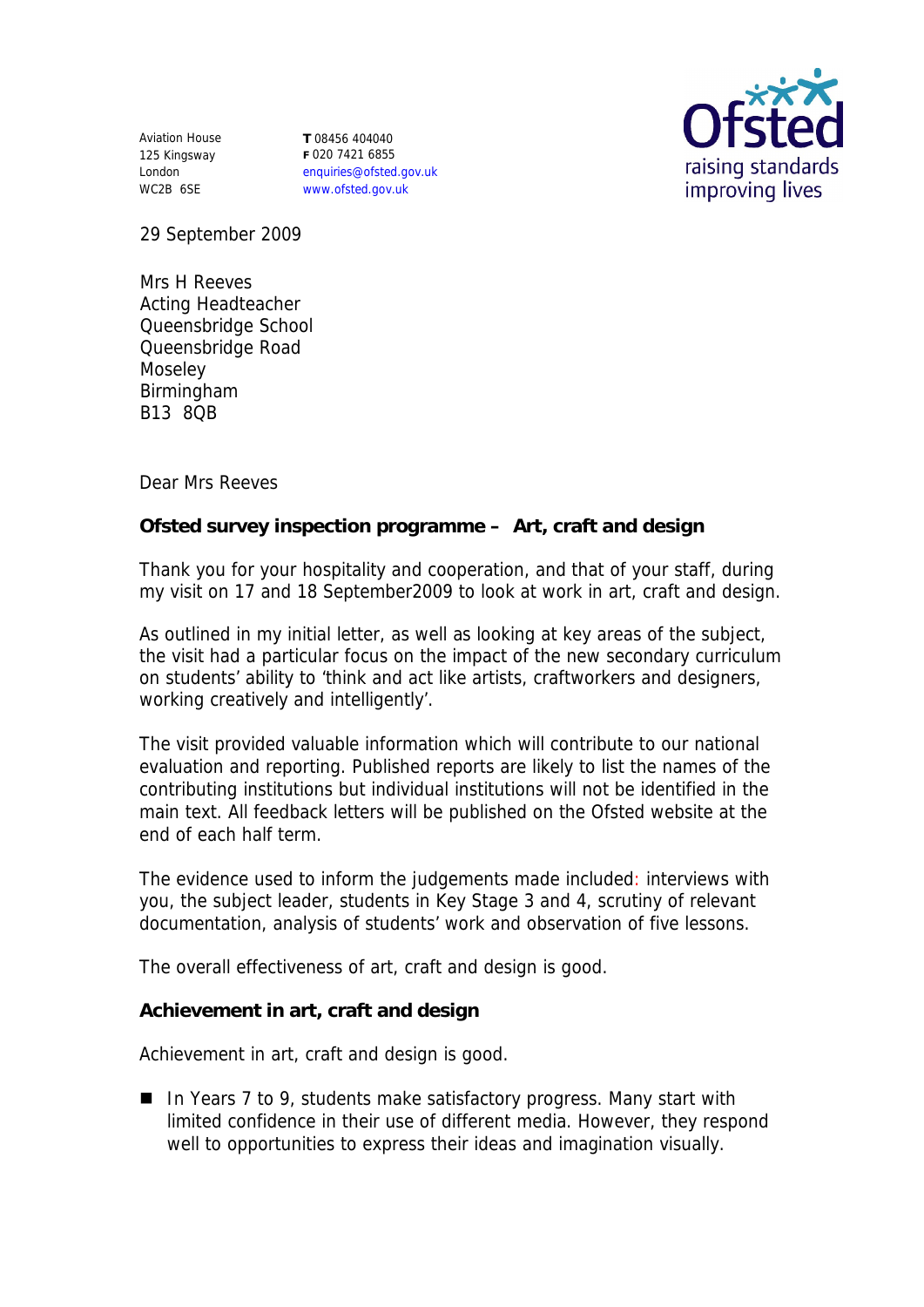- In Years 7 and 8, an early focus on drawing skills ensures good progress in students' use of line and tone to capture observations. Their painting skills remain basic, limited by insufficient experimentation with surface texture or exploration of colour.
- Students value opportunities to learn how to compare and contrast the work of other artists, craftworkers and designers to stimulate their own creativity. Their range of three-dimensional forms shows that students in Year 8 understand how to interpret the work of others.
- The proportion of students who choose to take an examination in the subject is high. Generally students, including the high proportion with special educational needs and/or disabilities, make good progress and achieve grades similar to those achieved nationally. The proportion achieving grade A or above at GCSE is below the national average but 2009 results demonstrate an improving trend.
- In Years 10 and 11, students use their sketchbooks effectively to refine their ideas and pursue ways of communicating their feelings and emotions. In the best work, the students' depth of thinking is reflected in sophisticated use of techniques, for example photography.
- $\blacksquare$  In all years, students enjoy the subject and work purposefully. They are reflective about their own work and respectful about work created by others. They articulate their understanding of creativity well and appreciate opportunities to build on their achievements outside school. For example, Year 9 and 10 students were involved in the development of a 'Creative Manifesto' at Tate Modern.

**Quality of teaching of art, craft and design**

The quality of teaching of art, craft and design is good.

- Teachers are knowledgeable but consider students' needs thoughtfully when planning to share their expertise. They enable students, including those with special educational needs and/or disabilities, to explore challenging concepts. While starting points are the same for all students in a group, personalised follow-up and sharing different responses are strengths.
- Information and communication technology (ICT) is used selectively and effectively by teachers. Limited text and well chosen images make objectives clear and attainable. Annotated displays of students' work illustrate teacher expectations but are generally confined to GCSE classes.
- The use of assessment to promote students' progress is clearly evident where teachers' written comments are stored sequentially in sketchbooks. Student's evaluations, written alongside, reflect their understanding and are generally well focused on those skills that the lesson or project specifically aimed to develop.
- Teachers demonstrate confidently without prescribing students' responses. While more students could actively contribute to demonstration, their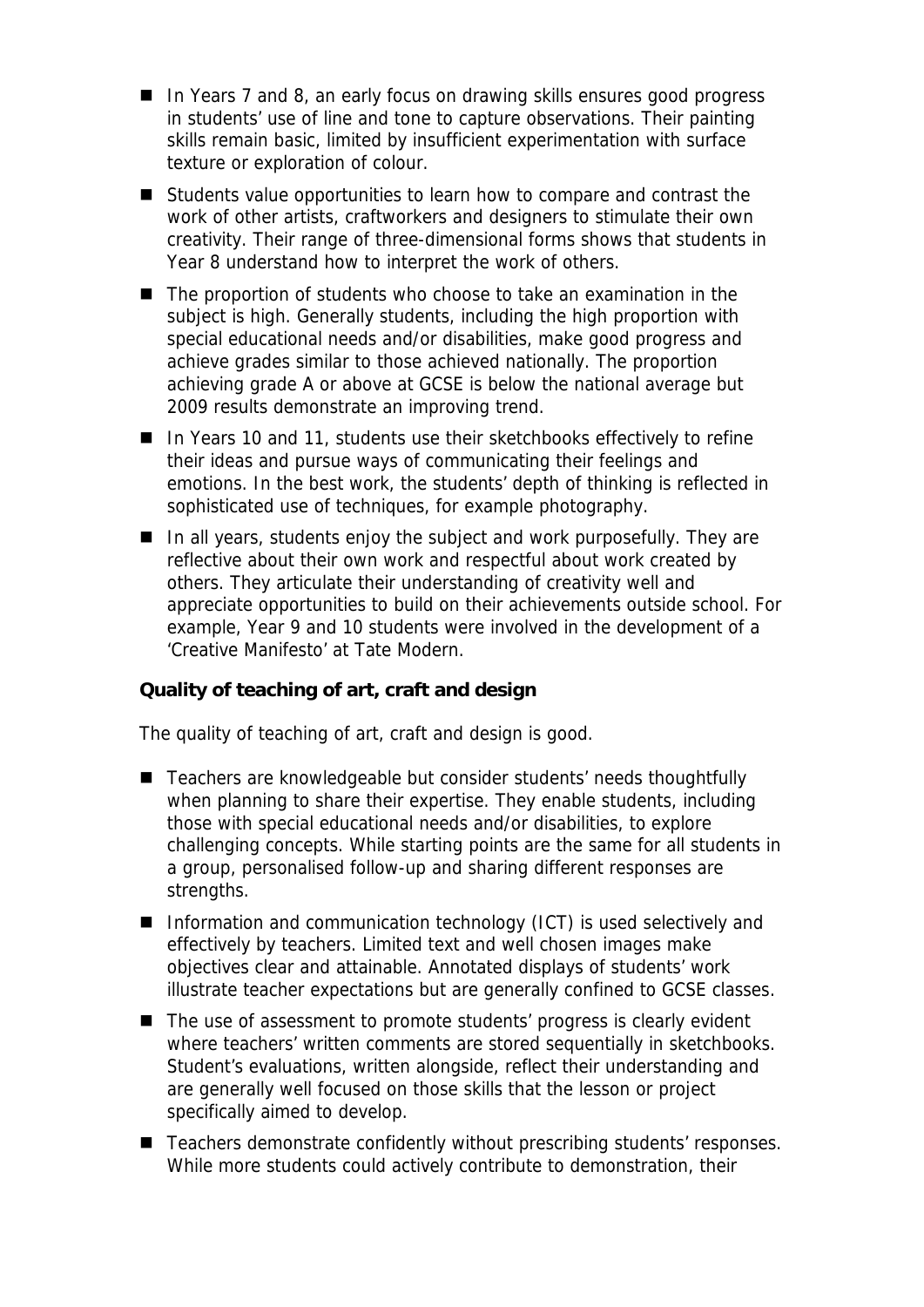views are welcomed positively through discussion. In the best lessons, the teacher specifically involved the more passive students, girls in particular.

■ The teachers assume ownership of their schemes of work, each taking responsibility for lesson planning within a well conceived whole-school format. They are confident about adapting planning by evaluating students' responses.

**Quality of the curriculum in art, craft and design**

The quality of the curriculum in art, craft and design is good.

- A new subject curriculum in Years 7 and 8 is at an early stage of implementation. While it is too soon to evaluate the impact, the early introduction of topics such as 'prejudice' prepares students well for later study. However, planned progression of skills, knowledge and understanding unique to the subject is an area for further development.
- The opportunities for students to manage extended tasks and work collaboratively in cross-curricular contexts including 'intensive weeks' are a strength of curriculum provision. Students studying an examination in the subject also value blocks of consecutive lessons which enable them to develop, apply and sustain skills.
- Students who choose to pursue art, craft or design-related accreditation have a wide range of options. These include the Arts Council Arts Award, unendorsed and endorsed GCSE options, BTEC, and the Creative and Media Diploma. Students are given adequate guidance about the opportunities available locally for pursing the subject post-16. Their awareness about how the subject contributes to personal development is a strength.
- Not all students work with a practising artist or visit an art gallery as part of their entitlement in Key Stage 3. However, students' first hand experience of original work has a very positive impact in Key Stage 4. For example, local resources such as the Ikon gallery and Walsall gallery are used effectively. BTEC students were motivated by a 'live' project focusing on the restoration of the Victorian baths in Moseley.
- $\blacksquare$  The multicultural dimension of the school is embraced through the art, craft and design curriculum. The topic focused on 'I, Me, Mine' exemplifies the explicit opportunities to explore identity. Links to artists and art movements from the past are less explicit. While the curriculum promotes good analysis of why other artists' work exists, more emphasis could be given to the methods used by different artists.

**Effectiveness of leadership and management in art, craft and design**

The effectiveness of leadership and management in art, craft and design is good.

■ Senior leaders have used their own specialist experience of teaching and leading the arts to ensure that the school's arts specialism has a lasting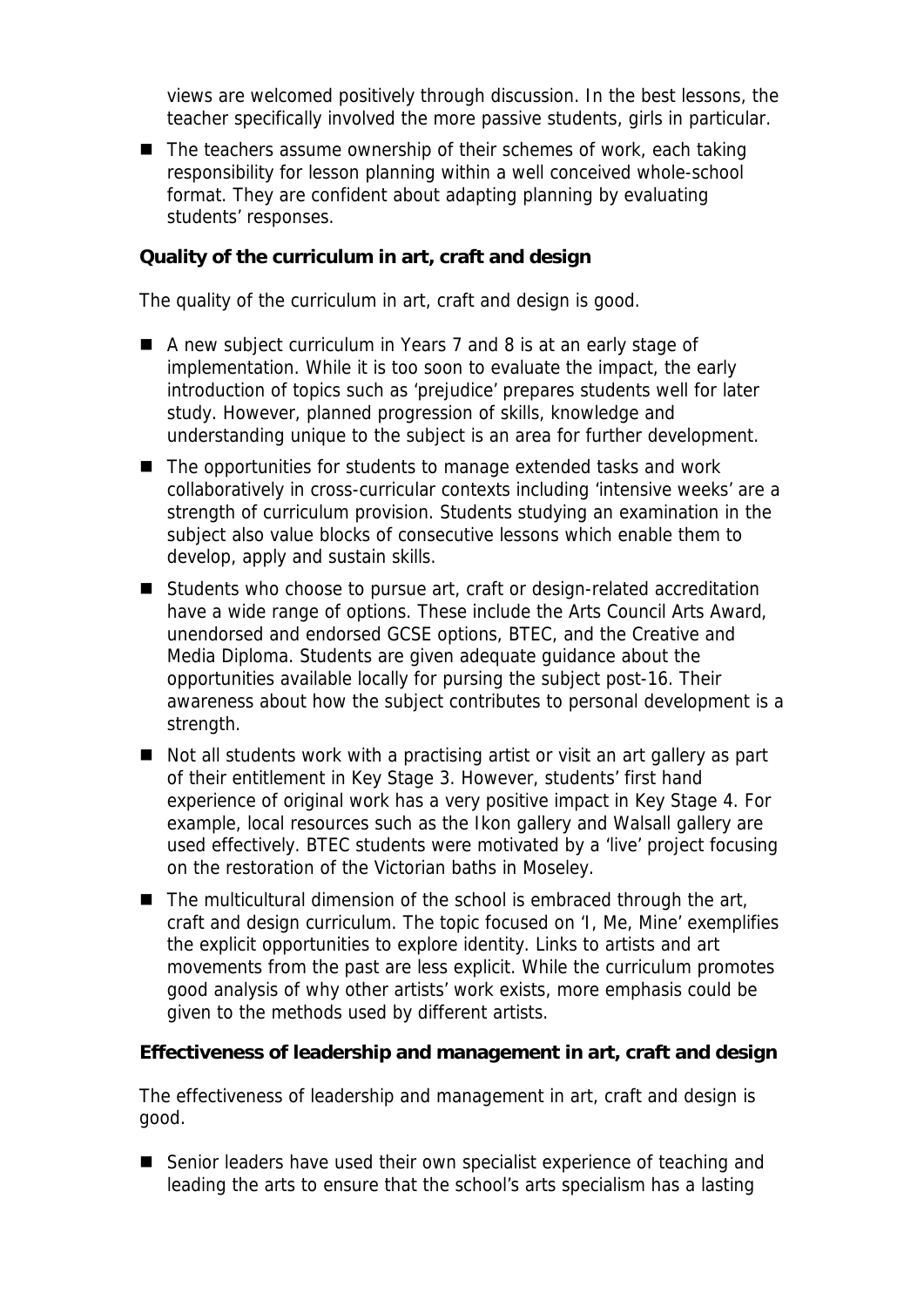impact on students' achievement and personal and creative development. This contributes to the effectiveness of the subject. Staff make judicious innovations and teach creatively. The students are keen to study the subject and are confident to develop and express their unique qualities.

- Subject self-evaluation is accurate and well informed by good practice in other schools. Priorities for improvement provide an appropriate basis for further improvement.
- The recently appointed subject leader has communicated her ambition for the subject clearly and visually. There is further potential for sharing her perceptive views and supportive actions to help drive further improvement.
- The accommodation for the subject restricts the development of large scale or whole-group work. Not all lessons use specialist art rooms. While display is used appropriately and resources are managed efficiently by teachers, the space affords little opportunity to promote student's movement and independent management of resources. An exception is the ICT suite which is accessible and well equipped.
- $\blacksquare$  The visit coincided with the introduction of changes in leadership in the visual and performing arts and in the roles of senior leaders. The track record of collaborative work between subjects and art forms, and supportive but challenging relationships between senior and middle leaders, indicate good capacity for continued improvement that will have an impact within the school and the wider community.

## **Subject issue:**

The impact of the new secondary curriculum on students' ability to 'think and act like artists, craftworkers and designers, working creatively and intelligently' is good.

- While the new subject curriculum is at an early stage of development, students' awareness of personal, learning and thinking skills is well established. Students demonstrate a clear understanding about working creatively and intelligently in the subject.
- Sketchbooks are well developed in Years 10 and 11 but have further potential in Years 7 to 9 to draw together students' prior and wider experiences, including opportunities to learn about artists, craftworkers and designers through workshops or visits to galleries.

**Strengths, which we discussed, included:**

- $\blacksquare$  the school's specialism in performing and visual arts, and selection nationally as a school of creativity, which provides a stimulating context for teachers and students to thrive in the subject
- $\blacksquare$  the popularity of the subject with students, and their success in achieving accreditation in an aspect of the subject which capitalises on their interests and aspirations